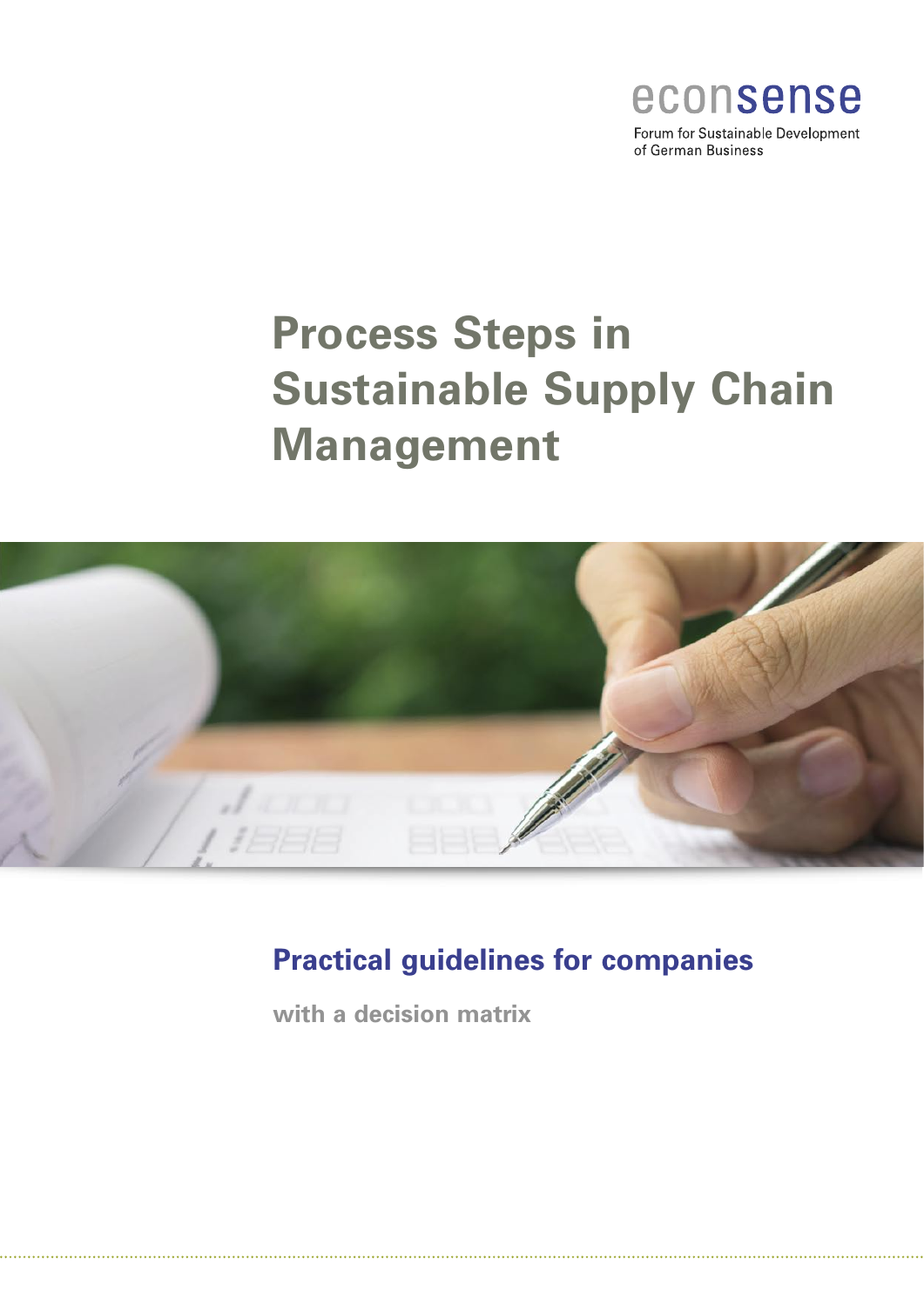## **Contents**

|                                 | Abstract                                                                      | 3  |  |  |
|---------------------------------|-------------------------------------------------------------------------------|----|--|--|
| 1                               | Sustainable supply chain management:<br>a strategic topic for businesses?     | 3  |  |  |
| 2                               | Relevance in different business areas                                         | 4  |  |  |
| 3                               | Regulatory and normative framework for<br>sustainable supply chain management | 5  |  |  |
| 4                               | End-to-end transparency in the supply chain                                   | 6  |  |  |
| 5                               | Decision matrix                                                               | 7  |  |  |
| 6                               | <b>Ensuring standards for Tier 1 suppliers</b>                                | 9  |  |  |
| 7                               | Management of subsuppliers (Tier N)                                           | 13 |  |  |
| 8                               | Sector initiatives for sustainable                                            |    |  |  |
|                                 | supply chain management                                                       | 14 |  |  |
| 9                               | Organisational framework for processes                                        | 15 |  |  |
| Conclusions                     | 16                                                                            |    |  |  |
| Glossary                        |                                                                               |    |  |  |
| Decision matrix (copy template) |                                                                               |    |  |  |

Published by:

econsense – Forum for Sustainable Development of German Business Oberwallstraße 24, 10117 Berlin

Tel.: +49 (0)30 – 2028-1474, Fax: +49 (0)30 – 2028-2474 E-Mail: info@econsense.de www.econsense.de

Author: Lorenz Berzau Project managemant: Maria Blume

#### May 2017

The text and images in this brochure are protected by copyright law. No other use is permitted without express written approval from econsense. The views expressed in external contributions are solely those of the respective authors.

© 2017 by econsense

econsense – Forum for Sustainable Development of German Business is an association of leading, globally active German companies and organisations. Their aim is to shape the future of sustainable development and corporate social responsibility through open dialogue in the Forum and with representatives of government and civil society.

#### Members:

Aareal Bank, Accenture, BASF, Bayer, Bertelsmann, BMW Group, Bosch, Celesio, Coca-Cola Deutschland, Continental, Covestro, Daimler, Deloitte, Deutsche Bahn, Deutsche Bank, Deutsche Börse, Deutsche Lufthansa, Deutsche Post DHL, Deutsche Telekom, DuPont, EnBW, E.ON, EY, Evonik Industries, Generali Deutschland, HeidelbergCement, KPMG, Linde, PwC, RWE, SAP, Schaeffler, Siemens, thyssenkrupp, VCI, Volkswagen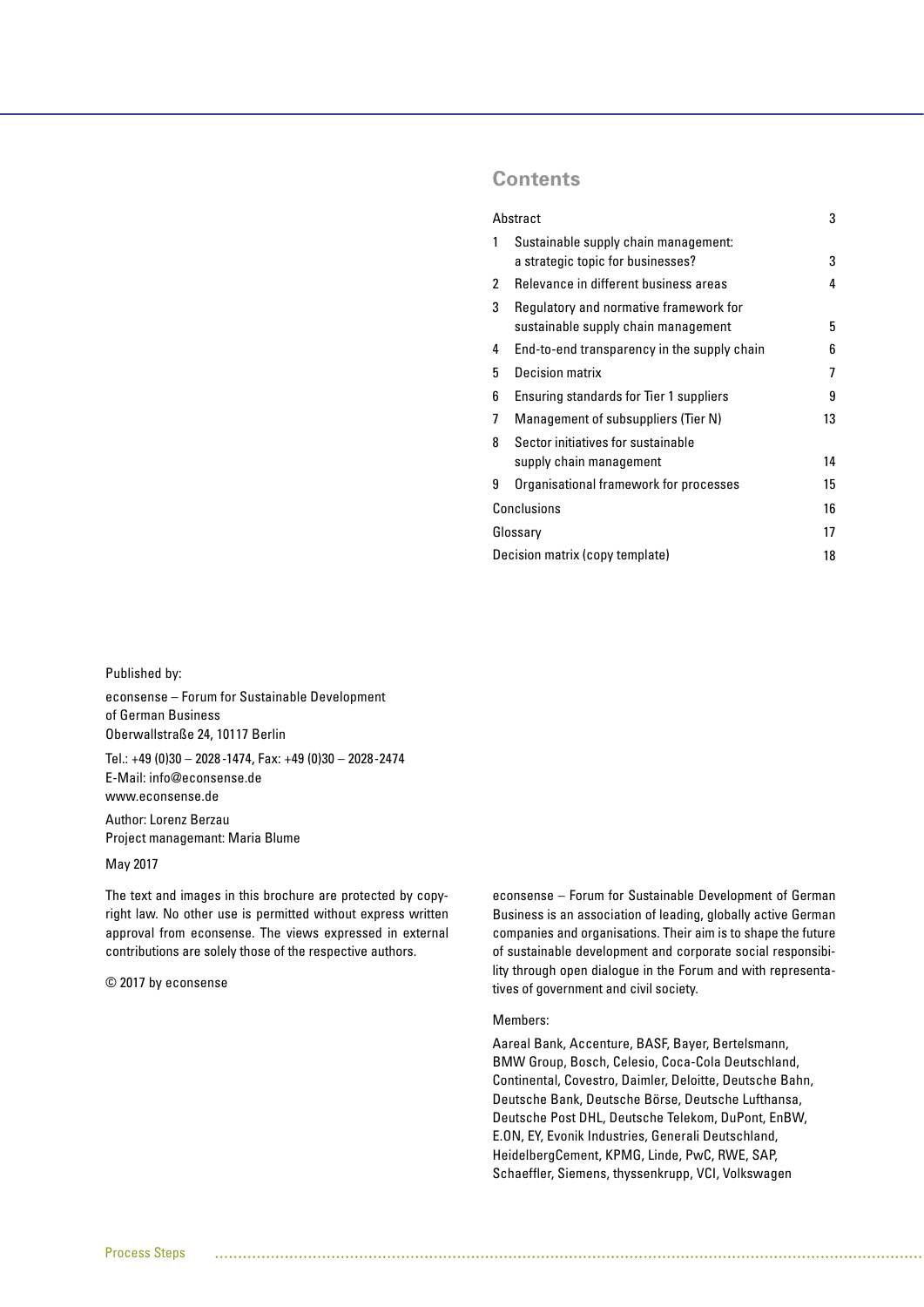## **Abstract**

More and more businesses are focusing their attention on sustainability and their responsibility to promote social, labour and environmental standards. The term "corporate social responsibility" (CSR) has taken on increasing importance since the mid-1990s and now holds a permanent place in business life. Companies today recognise their moral responsibility to comply with the above standards, improve them and curb activities with adverse impacts. For many companies, such thinking has been a matter of course for generations, even if they never used the term corporate social responsibility or its acronym. Responsibility for upholding labour, social and environmental standards is not limited to businesses, their employees and their immediate environment; it also extends to business partners and the supply chain. Moreover, it applies to enterprises of all sizes, from large international corporations to small and medium-sized businesses. All companies must reflect on their responsibility for sustainable supply chain management and consider what steps they must take.

The purpose of this brochure is to provide decision makers in large and small companies, as well as persons responsible for implementing company policy, with a guide to sustainable supply chain management. The topics include identifying risks, setting priorities, establishing monitoring mechanisms and helping suppliers to raise their standards. The brochure is therefore a supplement to other publications offered by econsense relating to sustainability in the supply chain.

# **1 Sustainable supply chain management: a strategic topic for companies?**

Sustainability is not a new topic in the business world. All companies, regardless of their business sector or size, must pay attention to it. The reasons are obvious: Whatever a company does, its actions will have an impact on the environment. This includes many positive effects: job creation, innovation and launching of new products or services that further the development of society. In global supply chains involving developing and newly industrialised countries, companies also make positive contributions to economic and social development through purchases of goods. Global supply chains thus have a component that is important to development policy.

On the other hand, business activities can also have negative impact. These are most evident where our natural environment is concerned, but there are also unwelcome effects on labour conditions and social standards. What is important is to be aware of these negative effects and to avoid or minimise them.

Here, both external and internal (or operative) risks need to be taken into account.

#### **External risks**

Campaigns and reports focusing on suppliers with poor working conditions or low environmental standards can be extremely harmful to a company's reputation, especially when social media are involved. More and more companies are therefore demanding that their suppliers, including those in Germany and other European countries, comply with appropriate standards in these areas. Negative headlines can cast an unfavourable light on a company's entire supply chain as well as its worldwide operations. Consumers and consumer associations are increasingly scrutinising the conditions under which products are manufactured, and they view these conditions as a part of product quality. As a consequence, more and more governments are pressuring companies to improve their standards in the scope of their supply chain management. This can lead to new legislation, but it does not necessarily have to.

#### **Internal (operative) risks**

In addition to the external aspects of risk management, there are internal reasons for implementing better social, labour and environmental stardards.

First, poor supply chain management can cause interruptions of the supply chain in the event of environmental incidents or disasters (such as a flood or fire in a factory). Interruptions can also occur if a supplier has to suspend or cease production owing to violations of statutory regulations, especially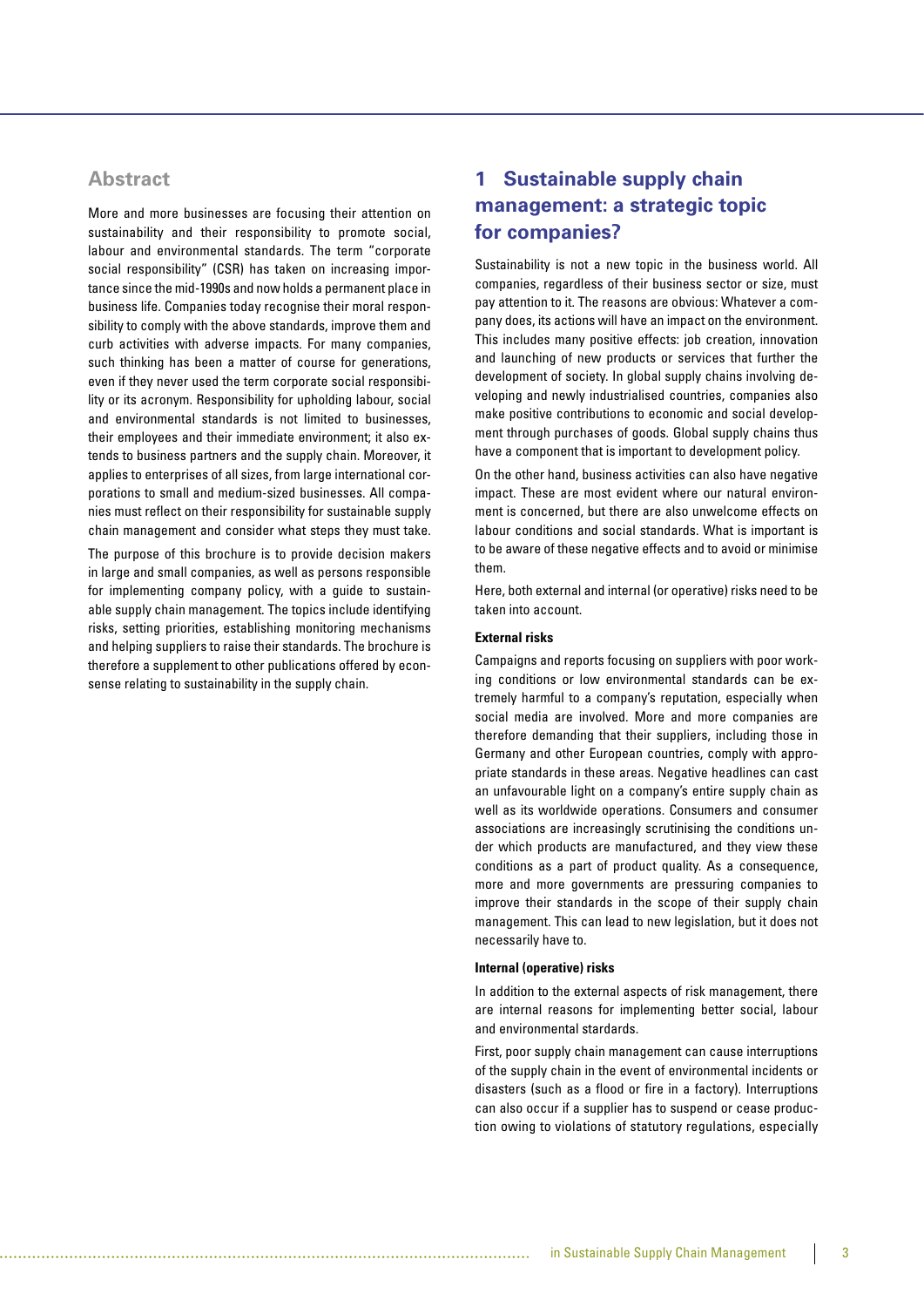relating to the environment. Depending on the importance of the supplier and its product, this can result in critical bottlenecks for the purchasing company, with unforeseeable financial impacts.

Second, the improvement of management systems can significantly help to raise standards in the above areas. Such measures clearly also lead to higher-quality products and more efficient production.

Moreover, companies have a moral obligation to society. This includes respecting human rights and conserving our natural resources. No company can deny its responsibility in these areas, and sustainable supply chain management is important for this reason.

Companies that make an effort to improve standards in their supply chains are seen in a positive light not only by customers, employees, the media and political groups, but also by financial analysts and investors. Thus there are abundant reasons to make sustainability a goal of supply chain management.

# **2 Relevance in different business areas**

As said at the outset, sustainable supply chain management is strategically important for companies of all sizes. In all companies it is a matter for top management, but implementation can be organised in different ways. Some companies have special departments for CSR or sustainability. Some divide responsibility among several departments, such as purchasing, legal affairs, quality management or communications. The goal must always be to make sustainability a part of everyday business, not an "extra" burden.

The top management must emphasise the company's commitment to sustainable supply chain management and convey this message to as many different departments and employees as possible. This will ensure that the subject is perceived as important throughout the company and in all of its aspects (strategy, economic efficiency, use of resources).

In large corporations as well as small and medium-sized businesses, sustainable supply chain management is important in many different departments:

## **• Branch offices in procurement markets (if applicable)**

 Employees in procurement markets are in direct contact with suppliers and therefore have a key role in identifying and discussing sustainability risks.

#### **• Purchasing**

 In direct contacts and negotiations with suppliers, sustainability is one of the requirements that suppliers must fulfil in order to be listed.

#### **• Quality management** Sustainability must be perceived as a quality feature.

- **Legal affairs** Suppliers must be required by contract to ensure sustainable working conditions.
- **Communications**

 In their internal and external communications, companies must show a clear commitment to sustainability in the supply chain in keeping with the expectations of customers, consumers, financial analysts, investors, employees and job applicants.

#### **• Sales**

 Customers, including business customers, are increasingly demanding sustainability in the supply chain.

The top management must see to it that employees in these areas are informed about the strategic importance of sustainable supply chain management. Ideally this should be done by spelling out individual sustainability goals and discussing them through in-house training sessions that permit open, critical dialogue. Sustainability goals are best communicated by people in the company who are in direct contact with suppliers because they are most familiar with the technical details. In order to coordinate sustainability management in the supply chain, the management should appoint a person to form a working group made up of representatives from the above departments.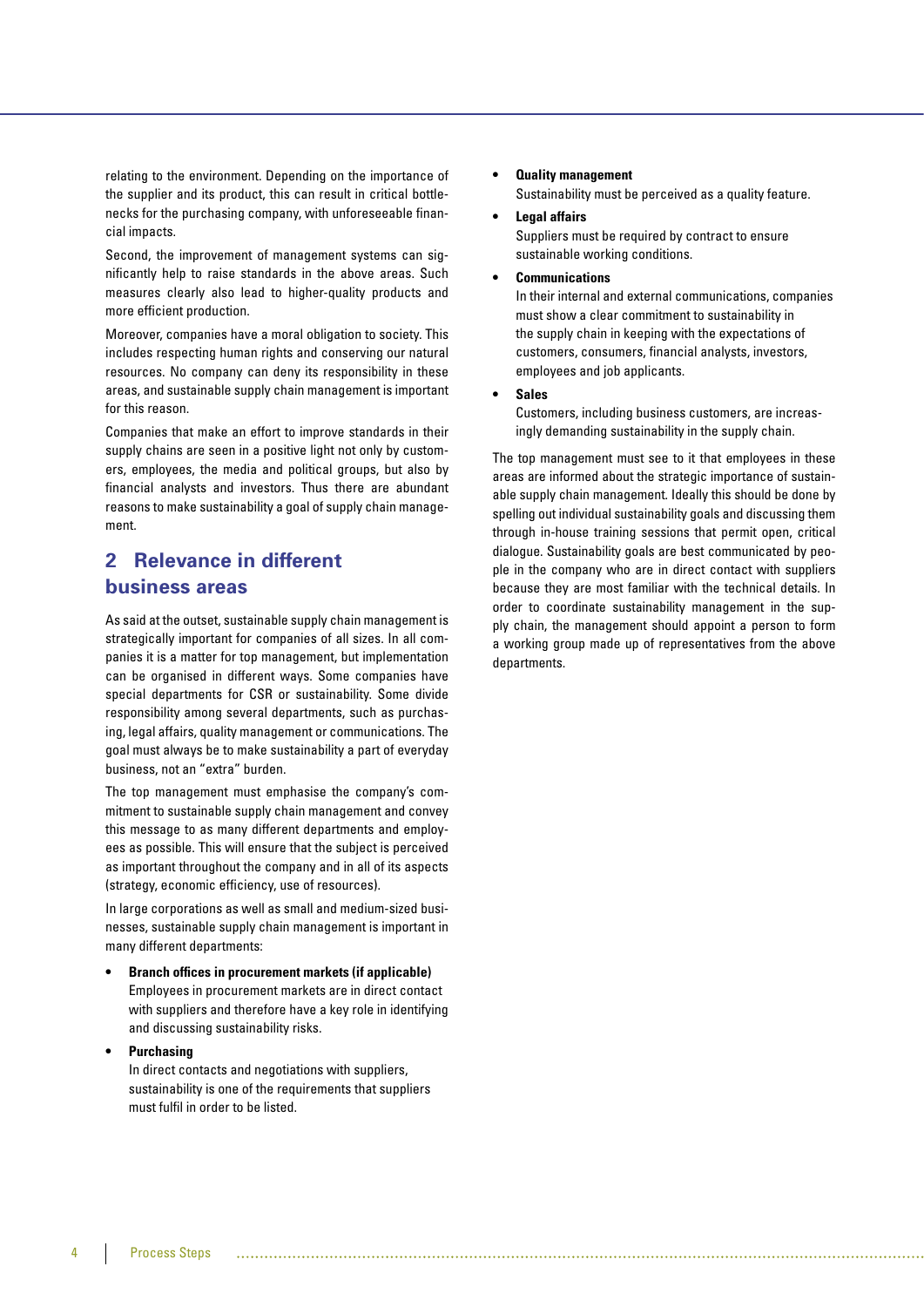# **3 Regulatory and normative framework for sustainable supply chain management**

A clear framework now exists for companies that want to observe sustainable business practices or are required to do so. Many companies have set forth their requirements in the form of codes of conduct, especially when it comes to compliance with social standards. These codes are drawn up either by the companies themselves or by sector initiatives or associations. They are becoming increasingly similar in content and are based on the generally recognised conventions and recommendations of the International Labour Organization (ILO). Other important documents are the Guidelines for Multinational Enterprises of the Organisation for Economic Cooperation and Development (OECD) and the UN Guiding Principles on Business and Human Rights ("Ruggie Principles"). These have now become reference points for national initiatives.

In addition, a number of best practices have gained wide acceptance. An example is the 12-hour limit on regular overtime per week. International companies that want to expand their presence in their procurement markets and contribute to social progress, especially in developing countries, now realise that they must not only comply with applicable international and national legal regulations but also observe other standards and generally acknowledged best practices. For example, they establish complaint mechanisms and hold training courses on work safety. The guiding principles of the United Nations draw special attention to the importance of due diligence where human rights are involved.1 The concept of due diligence goes hand in hand with the time-honoured notion of the honourable businessman – every company has an obligation to recognise and minimise risks. The same idea applies to the supply chain.

Along with international guidelines, national regulations must be observed. Here the problem is not a lack of standards, but insufficient monitoring and weak local structures. In other words, unacceptable working conditions and inadequate compliance with environmental standards are the result of deficiencies in national governance. Moreover, companies in developing countries often do not understand the applicable regulations and are poorly managed. Other problems are unsatisfactory organisation and planning, plus a high degree of corruption. The first important step for companies with international operations in developing and newly industrialised countries is therefore to inform their suppliers when they notice non-conformities or when certain conditions are unacceptable. Here it is important to refer to internationally recognised regulations. These can be applied directly (for example, the Core Labour Standards of the ILO) or implemented

on the basis of national law. Sometimes disagreements will arise. For example, under certain circumstances national law may authorise forced labour, allow children under 15 to work or permit extremely long working hours.

National or cultural differences can play a role when it comes to choosing the best means of implementation. For example, instead of accusing a supplier of failing to comply with workplace and social standards, it is more constructive to explain how to reduce work accidents through an effective social management system or how to cut back on excessive overtime. Direct accusations can make a supplier lose face, which impedes open and constructive communication. To give another example, when providing training in work safety or employee participation in countries with a low level of literacy, it is more effective to use role games or pictures than to distribute copies of legislation.

Sustainable supply chain management should be implemented on the basis of company guidelines that show a solid commitment to sustainable business practices, especially as applied to the supply chain. Such quidelines should clearly refer to international regulations such as the Core Labour Standards of the ILO, relevant UN declarations and other international standards such as the Guiding Principles on Business and Human Rights.

<sup>1</sup> Fulfilment of due diligence in human rights is also one of the demands of national action plans. Examples are Germany's National Action Plan for Business and Human Rights and France's "Loi sur le devoir de vigilance des multinationales".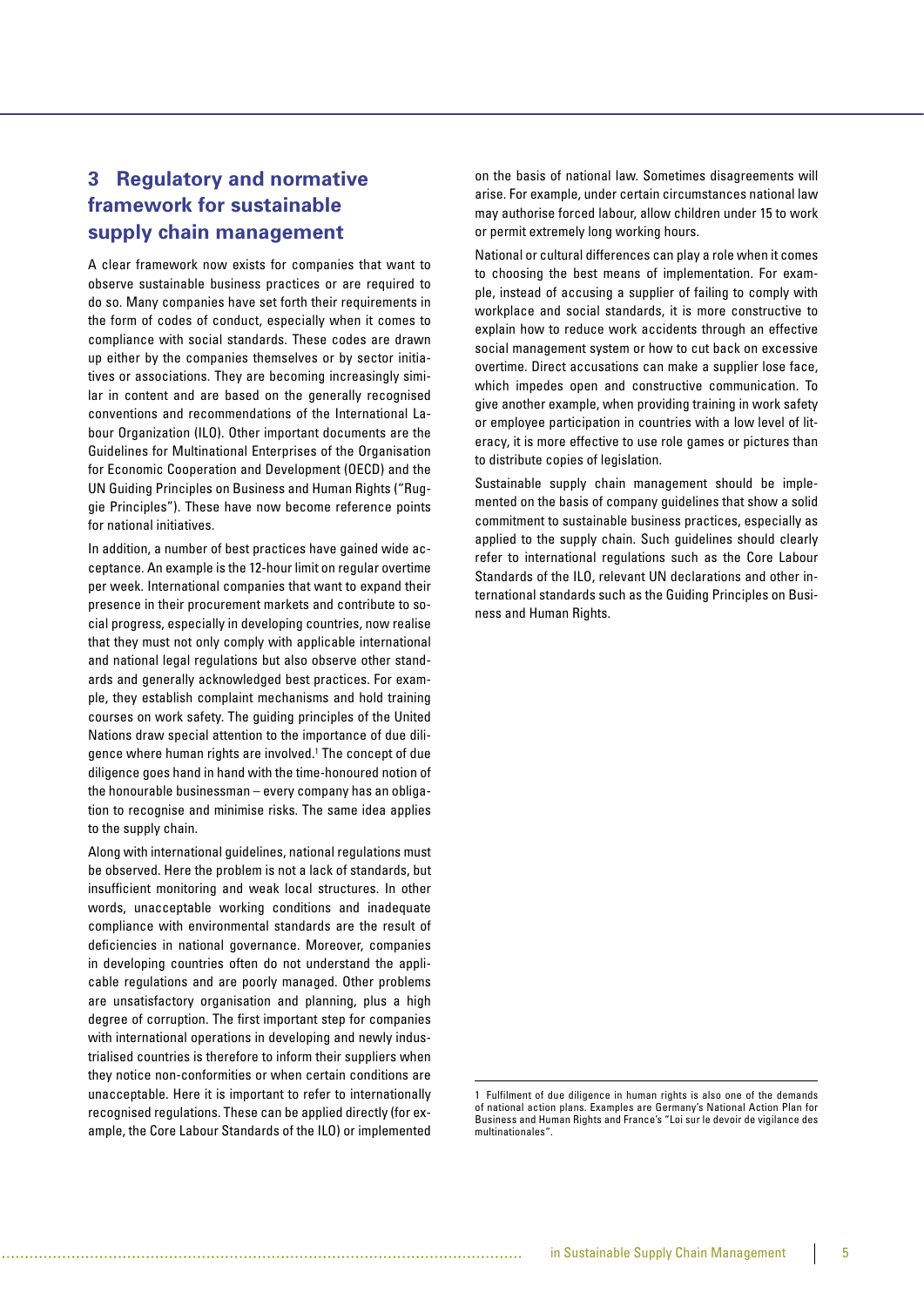# **4 End-to-end transparency in the supply chain**

Achieving full transparency in the supply chain is usually very difficult, especially since supply chains can be very complex depending on the industry, product and location. Not all companies are willing to reveal their suppliers because such information is a business secret and can be used to circumvent a contracting party. Moreover, it is sometimes impossible for a company to identify all of its suppliers, for example when it comes to procurement of raw materials. Nonetheless, having a clear picture of one's direct suppliers is important. This information is essential for an analysis of risks in the supply chain. It may seem trivial, but the task can be big depending on a company's size. If a company has ten suppliers and has worked with them for many years without change, that is one thing. But if a company works with five thousand suppliers and purchases goods through twenty offices in ten different countries, it is a very different matter.

SMEs: Small and medium-sized enterprises with limited resources and low commercial leverage can find it very difficult to create a transparent supply chain. The first step can be very time-consuming, but it is vitally important for the steps that follow.

One thing is clear: It is essential to define a number of key parameters at the start of any attempt to create transparency in the supply chain. Only if a company has a thorough knowledge of its business partners can it analyse the risks arising from violations of labour, social and environmental standards. Several different criteria can be applied:

- Certain risks are inherently **product-based**. Some products or product groups carry an increased risk in terms of social, labour and environmental standards. This is the case if chemicals are used in certain production steps or if certain steps are labour-intensive. Consumer goods with a possible emotional appeal deserve special attention in this connection. Toys that children like to put in their mouths are an example. Other examples are food for human consumption and clothing that is worn close to the body. In such cases the production conditions are of critical importance to consumers.
- Other risks can be **location-based**. Here it is important where a product is made or where a service is performed. The reason is that international and national regulations are taken less seriously in countries with poor governance. The country in which a supplier is located is therefore another important criterion in any analysis of sustainability risks.

**•** The specific **characteristics of the supplier** can also be decisive for a risk assessment. For example, it makes a difference if the supplier is already aware of the important standards and participates in the corresponding auditing and certification systems. Another key question is who owns the supplier and how big the supplier is (turnover and number of employees).

In addition, one must determine whether the supplier is a manufacturer or "merely" an intermediary supplier. In the latter case, for example if an agent, trader or similar entity is involved, the entity must identify its suppliers.

A company's success in achieving transparency depends on the degree of its leverage with suppliers. The difficulties here can be considerable, because in some sectors the suppliers have more influence than the companies that rely on them – the power relationships are not always the same. On the other hand, a company's reasons for demanding transparency can be so compelling that its suppliers may be willing to cooperate and name their business partners.

## **4.1 Assessment of risks in the supply chain**

After a company has obtained a clear picture of the supply chain and knows which product comes from which supplier and which country, it must assess the risks. Of course, risks can exist in any production plant, in any country and at any level of development. But as a rule, suppliers have different degrees of relevance to sustainability in the supply chain. Therefore the task is to set priorities. The following criteria should be taken into account:

**Countries** with poorly developed governance are often referred to as "risk countries". No country is free of risks, but social audits have shown that violations of laws and codes of conduct are more frequent and more severe where there is poor governance. The following sources can provide help with risk assessment:

- Corruption Perceptions Index a description of the levels of corruption in the public sector of different countries, updated annually by Transparency International: https://www.transparency.org/ research/cpi/
- $\circ$ Human Development Index – an indicator of national prosperity, published annually by the United Nations: http://hdr.undp.org/en/content/human-developmentindex-hdi
- $\circ$ Least Developed Countries – a list of the world's poorest countries, compiled by the United Nations: http://unohrlls.org/about-ldcs/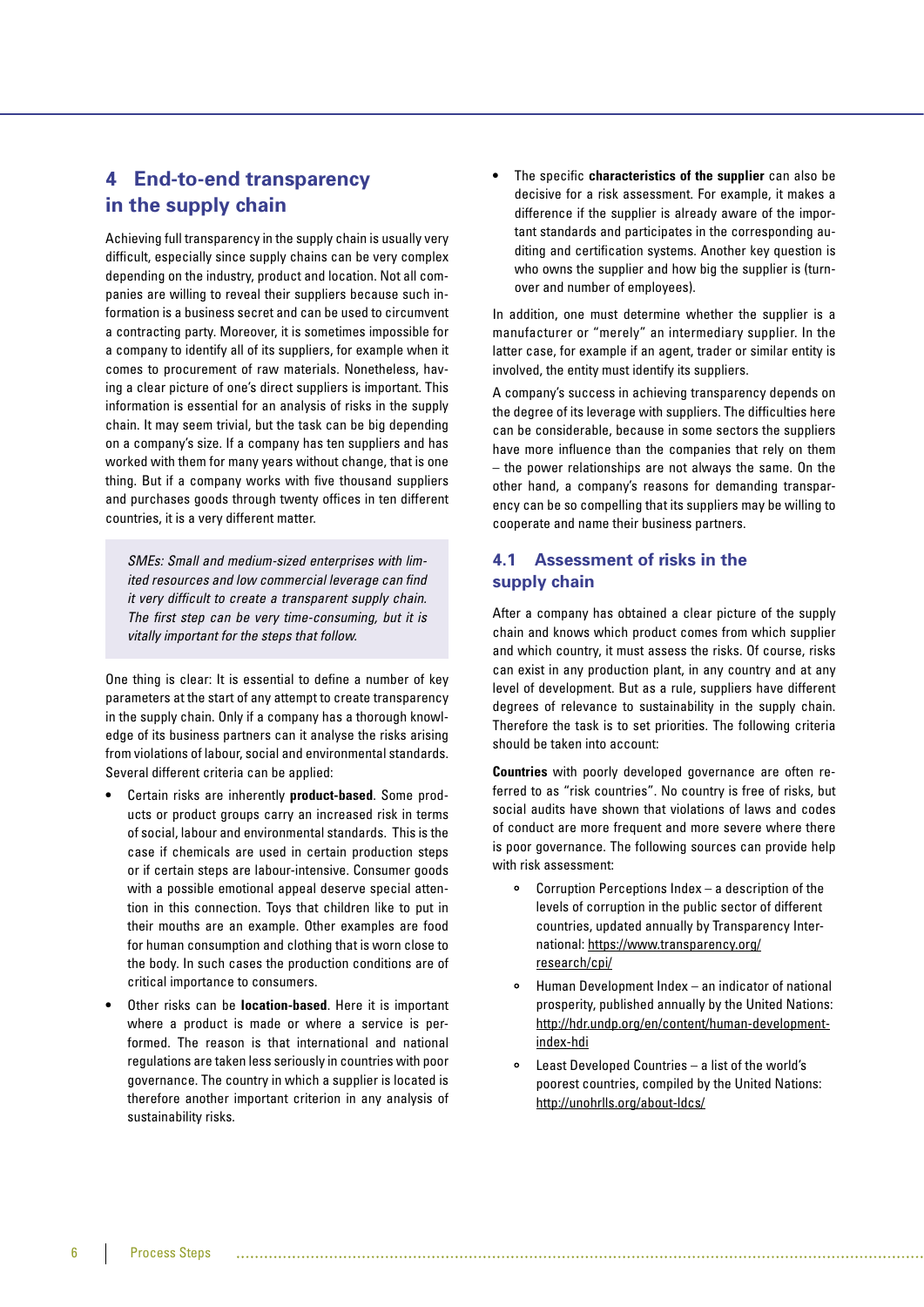- $\circ$ Worldwide Governance Indicators – an evaluation of 215 countries and territories issued by the World Bank: http://info.worldbank.org/ governance/wgi/#home
- Certain **business sectors** have higher risks of violations relating to social, labour and environmental standards. – this was already mentioned above in section 4 in connection with product-based risks:
	- Labour-intensive industries: low-wage industries  $\circ$ such as textiles, clothing and primary food production – long working hours in certain seasons, high proportion of workers with low literacy
	- Toys and food: emotional factor
- **Production processes** can have elevated risk levels:
	- $\circ$ Use of chemicals – dependent on the product and relevant to many industries
	- Use of production methods with adverse health effects – examples are sandblasting of jeans, application of adhesives in shoe production and cutting of natural stone
	- $\circ$ Handicrafts – examples are piecework in the textile industry and basket weaving. Many products are made by homeworkers, and this increases the risk of excessive working hours and child labour.

#### **4.2 Setting priorities – Where to start?**

In view of the many different factors to consider in a risk analysis, the first thing for a company to determine is which suppliers are of **strategic importance**. The greater a company's dependence on a supplier, the more important it is to understand the risks that might arise from the business relationship. An example would be if the most important supplier of raw materials were shut down by the authorities owing to a violation of environmental protection regulations. In this case it would be necessary to find a new supplier. If the new supplier enjoyed a monopoly in its market and was able to demand a much higher price, this could jeopardise the purchasing company's economic future. If a company has worked with a supplier for a considerable amount of time or if the supplier's product is of key importance to a company's manufacturing processes or product range, such a supplier must be given top priority in sustainability management.

Another factor to consider in this connection is the **purchasing volume** generated with a specific supplier, which can be an indication of a company's influence on the supplier. When setting priorities, it is also important to assess the risk of human rights violations and the severity of these violations. One should look at the production methods and the products themselves and ask whether terminating the business relationship would have negative effects on labour and social standards.

## **5 Decision matrix**

The elements named in 4.1 should be listed in a decision matrix. These are the production location, business sector and production processes. The list should also include the degree of production automation in the case of Tier 1 and Tier 2 suppliers and the level of turnover with the Tier 1 supplier. Another factor to consider is consumer sensitivity to sustainability issues, for example pertaining to food or toys. It is especially important to determine whether a supplier has a monopoly, in which case the purchasing company would be highly dependent on the supplier and would give it high priority. These various elements could be weighted by means of coefficients. The more points assigned to a supplier, the greater its importance in the sustainability process.

The task is therefore to use a variety of parameters for risk assessment in order to decide whether or not, and when, to monitor certain suppliers for compliance with labour, social and environmental standards. An example of such a decision matrix is shown on the following page. When there is a large number of suppliers, it is best to select only a few at first and evaluate this core group using the matrix.

The coefficients for the different scenarios can of course vary depending on individual assessments and priority decisions. Special attention should be paid to the level of risk for third parties. When this risk is large, a greater weight should be assigned to it. The total score for a supplier is determined by adding all the coefficients. The higher the total, the greater the potential risk.

In this section we have discussed the risk factors that are generally important for an analysis of the supply chain and how they should be rated when setting priorities. In the next section we will examine some specific applications of this analysis and the weightings it includes. A distinction will be made between Tier 1 suppliers and the deeper supply chain, which comprises Tier N suppliers.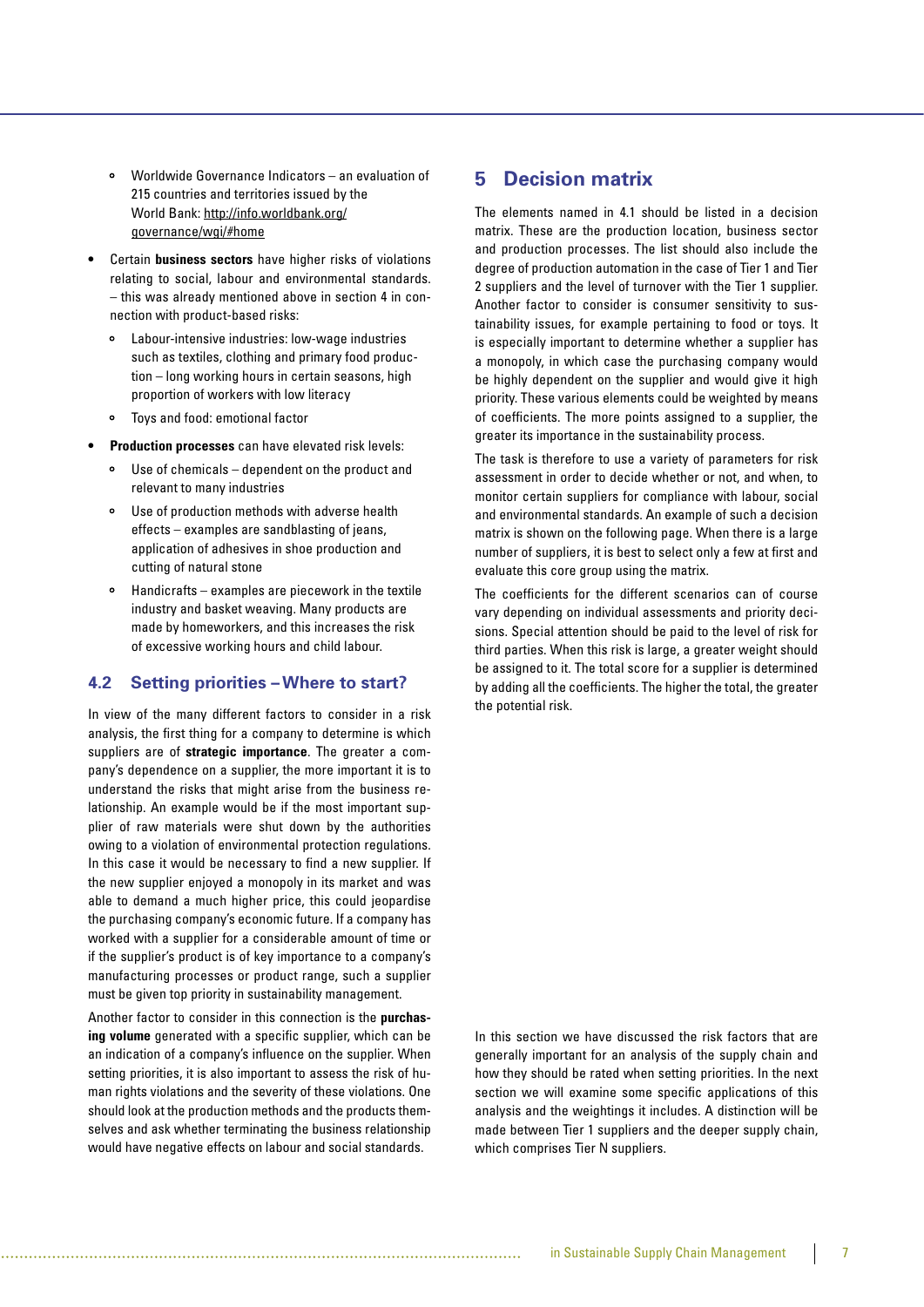# **Name of supplier**

| <b>Location</b>         | <b>Strategic</b><br>supplier | <b>Purchasing volume</b><br>$5\%$ 5-10% >10% | <b>Status: sum of</b><br>the coefficients |
|-------------------------|------------------------------|----------------------------------------------|-------------------------------------------|
| <b>OECD</b>             | 2                            |                                              |                                           |
| Non-OECD                | $\mathfrak{z}$               | $\mathfrak{Z}$<br>2                          |                                           |
| Least developed country | ь                            | I<br>U<br>6                                  | 10                                        |
|                         |                              |                                              |                                           |

## **Business sector and production process**

| <b>For Tier 1 supplier</b>                                          |                           |  |                           |                           |            |    |                     |   |
|---------------------------------------------------------------------|---------------------------|--|---------------------------|---------------------------|------------|----|---------------------|---|
| <b>High degree of automation</b><br>(e.g. automotive or ICT sector) | 1                         |  | $\mathcal{L}$             | $\overline{\mathfrak{Z}}$ | 4          |    |                     |   |
| Medium degree of automation                                         | 2                         |  | $\overline{3}$            |                           |            |    |                     |   |
| Low degree of automation<br>(e.g. textiles)                         | $\overline{\mathfrak{z}}$ |  | Ų                         | J                         | 6          |    | $\pmb{\mathcal{g}}$ |   |
| <b>For Tier 2 supplier</b>                                          |                           |  |                           |                           |            |    |                     |   |
| Predominantly<br>high degree of automation                          |                           |  |                           | $\overline{3}$            |            |    |                     |   |
| Predominantly<br>medium degree of automation                        |                           |  | 3                         |                           |            |    |                     |   |
| Predominantly<br>low degree of automation                           |                           |  | 4                         | $\sqrt{\phantom{.}}$      | 6          |    |                     |   |
| <b>Optional:</b>                                                    |                           |  |                           |                           |            |    |                     |   |
| High degree of customer sensitivity<br>(e.g. food, toys)            | 1                         |  | $\mathcal{L}$             | $\mathfrak{z}$            | 4          |    | 4                   |   |
| <b>Turnover</b>                                                     |                           |  |                           |                           |            |    |                     |   |
| <b>For Tier 1 suppliers</b><br>(Adjust values where necessary)      |                           |  |                           |                           |            |    |                     |   |
| < 100 million euros                                                 | 1                         |  | $\mathcal{L}$             | $\mathfrak{Z}$            | 4          |    |                     |   |
| 100 million $-1$ billion euros                                      | $\mathcal{L}$             |  | $\overline{\mathfrak{z}}$ | 4                         | $\sqrt{ }$ |    |                     | 6 |
| > 1 billion euros                                                   | $\overline{\mathfrak{z}}$ |  | 4                         | $\sqrt$                   | 6          |    |                     |   |
|                                                                     |                           |  |                           |                           |            |    |                     |   |
| <b>Grand total of coefficients:</b>                                 |                           |  |                           |                           |            | 28 |                     |   |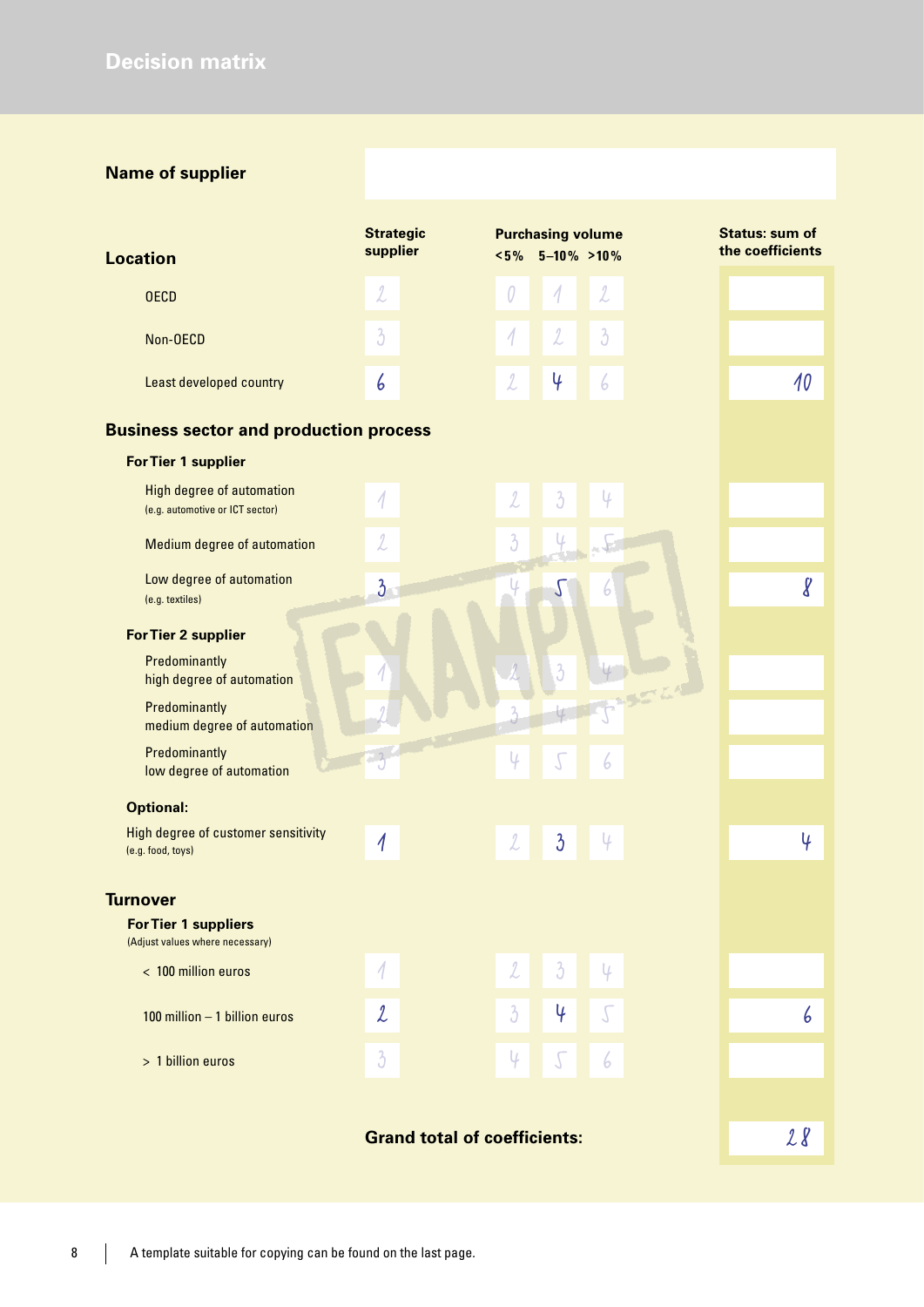# **6 Ensuring standards for Tier 1 suppliers**

A company must also set priorities and take a systematic approach when improving labour, social and environmental standards. The process goes in steps, starting at the top of the supply chain and working down. Even if the company sees many severe violations of its code of conduct at lower levels of the global supply chain, it must start with its Tier 1 supplier, which is its direct business partner.

## **6.1 Contractual commitment of the Tier 1 supplier**

Direct business partners are also contracting parties. The code of conduct should therefore be made part of these contracts, for example in the terms of delivery for certain goods. When a company incorporates its rules for compliance with labour, social and environmental standards in a contract, the supplier must commit itself to observing them. If the code of conduct is not included, it will not be legally binding. International conventions covering labour, social and environmental standards are not binding on companies, only on countries. Moreover, it is not enough for a supplier just to recognise a code of conduct, it must agree through a contract to implement them.

The purchasing company can verify implementation in various ways:

- It can carry out plant inspections on the supplier's premises. Such inspections can be made part of quality management audits (see 6.2.2 Quick check).
- Auditing models and development models (especially social audits) provide another means of verifying compliance with social and environmental standards. These audits can be carried out by accredited, independent inspection institutes or by the company's own auditors (see 6.2.4). The development approach evaluates the supplier's status quo. If deficiencies in performance are found, the supplier is usually required to make improvements by establishing training measures and by submitting to monitoring.
- Compliance with labour, social and environmental standards can be demonstrated by means of certification. Certification always requires prior auditing by an accredited, independent institute.

### **6.2 Monitoring and inspection**

As soon as a company has achieved transparency in its supply chain – at least for its Tier 1 suppliers – it must determine whether and to what extent these suppliers are complying with labour, social and environmental standards. This is where the monitoring process comes in. It involves looking at

the situation in the production facilities, identifying risks and talking objectively with the supplier about risks, their causes and ways to make improvements.

An important first step for the purchasing company is to inform the supplier of its intention to improve the labour, social and environmental standards in its supply chain. The company should not only demand that the supplier sign its code of conduct, it should also say clearly how it will support the supplier in this process. Already in this phase it should answer the following questions:

- Would low performance in social or environmental matters have consequences for the business relationship?
- Will the company support the supplier in its efforts to prevent violations of the code of conduct, and if so, by what means?
- Will good performance be rewarded, for example through contracts with a longer term or through bigger purchase volumes?

Every company must answer these questions for itself and establish corresponding guidelines. The guidelines must be made known throughout the company and implemented in a consistent manner. If a purchasing company were to send mixed messages to its suppliers, it would throw doubt upon its commitment to sustainability.

#### **6.2.1 Self-assessment**

At the start, it is wise to give a supplier an opportunity to evaluate its own performance. The supplier can then acquaint itself with the subject matter and gather its own information. Possibly it will discover on its own that it has certain deficits relating to labour, social and environmental standards. The reason may be that it lacks of a code of conduct, has no process for documenting work accidents or has failed to obtain official permits. Self-assessment is thus part of the learning process for a supplier, and it is a way for it to become actively involved in sustainability management. A completed self-assessment form also gives the purchasing company an initial picture of the supplier's situation. However, this will not be a neutral inspection, so there may be deficiencies in the self-assessment form or its results. It is nevertheless a valuable first step. The purchasing company's supply chain management officer, possibly assisted by the working group described in section 2, will then have to evaluate the self-assessment and decide what steps to take next. The working group should develop guidelines for the evaluation of self-assessments. These guidelines should also specify how to deal with suppliers that are uncooperative and perhaps even fail to submit the required forms. The guidelines must be valid for the entire company and communicated to all departments. It is also important for employees to have access to self-assessment data through a database.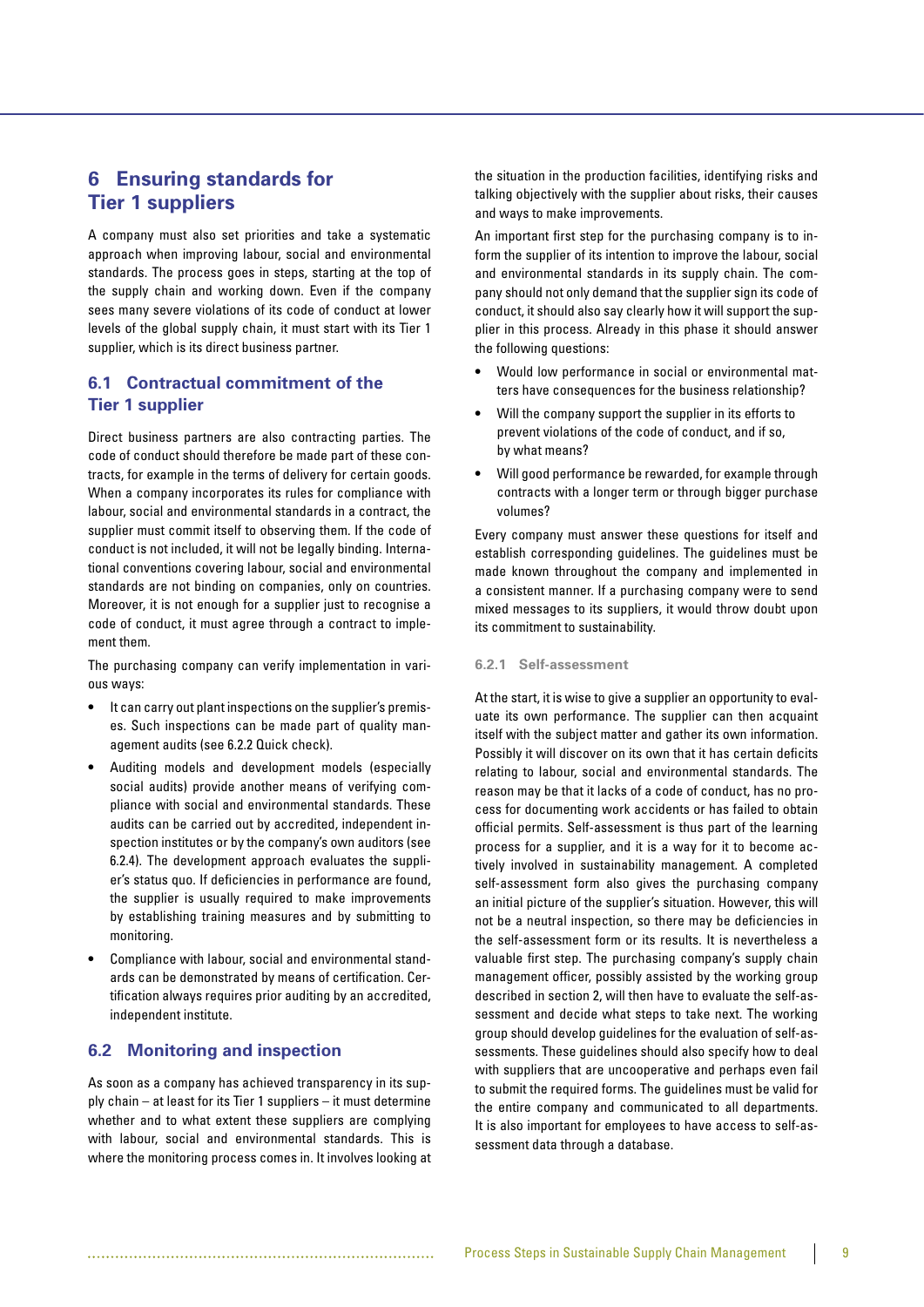#### **Online/offline questionnaires**

There are different ways to submit self-assessments. Some sustainability management systems provide online questionnaires. Others allow questions to be answered offline. In any case it is important to set a clear deadline for submitting a completed self-assessment questionnaire. Four weeks ought to be sufficient.

#### **Content of a self-assessment**

The main purpose of a self-assessment is to gain an initial picture of a supplier and give the supplier a chance to give its own thought to these matters. Ideally, a self-assessment should contain the following basic information:

**General information about the production location**  (size, employees, production units, capacity, etc.) helps to create an awareness of topics like working hours and wage levels. Such information is also helpful for estimating a supplier's capabilities, such as its ability to make deliveries on time. It also can show whether the supplier has to rely on subcontractors owing to a lack of capacity in some areas – in such cases the purchasing company should request information about the subcontractors so that it can identify and minimise the associated risks.

By asking whether the supplier has a **sustainability officer, a work safety officer or an environmental safety officer** is an indication for established appropriate management systems.

If the **supplier participates in systems** for auditing or certification according to labour, social and environmental standards (see also 6.2.3, Evidence-based assessments), and in particular if the supplier has a code of conduct, this shows that such questions are not new and that the supplier has already done some work in these areas.

**Existing certifications**, such as ISO 9001, ISO 14001, OHSAS and SA8000, are a good sign that the supplier has concerned itself with labour, social and environmental standards. Such evidence is very important because management systems are essential for implementing and improving compliance. If certifications of this kind do not exist, it is important to find out whether at least some basic management systems are in place. Has the supplier assigned responsibility for certain tasks? Are workflows documented? Are records made of incidents (such as work accidents) in production facilities?

**Previous audit reports** on compliance with labour, social and environmental standards show how the supplier's performance has developed over the past months and years. The comparability of the systems used for these audits is of secondary importance. What matters is whether the supplier has shown progress in these areas.

**Transparent information on subsuppliers** reveals the extent to which the supplier is aware of its own supply chain and has its own risk management system. Here compliance with standards is not the only question. What is important is the general way in which the supplier works with its suppliers on which the former in turn is dependent.

#### **6.2.2 Quick check**

A quick check in the form of a questionnaire can show various representatives of the purchasing company whether the supplier is complying with the relevant sustainability requirements. The aim is to call attention to noticeable shortcomings, pass this information on to the company and, if necessary, activate the supplier in additional steps of sustainable supply chain management. A quick check is only a visual inspection to confirm compliance in areas such as safety, occupational health and environmental protection. As a rule, it comprises no more than 20 questions, all of which can be answered without querying the supplier in detail. This makes it suitable for company representatives from areas such as purchasing, quality management and product management, even if they have not been thoroughly trained in matters related to sustainability.

#### **6.2.3 Evidence-based assessments**

An evidence-based assessment is a risk analysis that is based on the supplier's self-assessment, an inspection of documents and information about the supplier from external sources. The focus is on the supplier's management system for sustainability issues. Professional service providers in the market offer various evidence-based assessment solutions, each with different areas of emphasis and solutions. To list only a few: Achilles, BSCI, CDP Supply Chain Program, Ecodesk, EcoVadis, EICC, E-TASC, Fair Factories Clearinghouse, GOTS, Intertek GSM, Made In A Free World, NQC, PSCI, Sedex, Supplyshift, Together for Sustainability and Verisk Maplecroft. Additional information is offered by the econsense discussion paper, "Ansätze für Lieferantenabfrage und -management – Exemplarische Darstellung webbasierter Lösungen" (2014) (available in German only).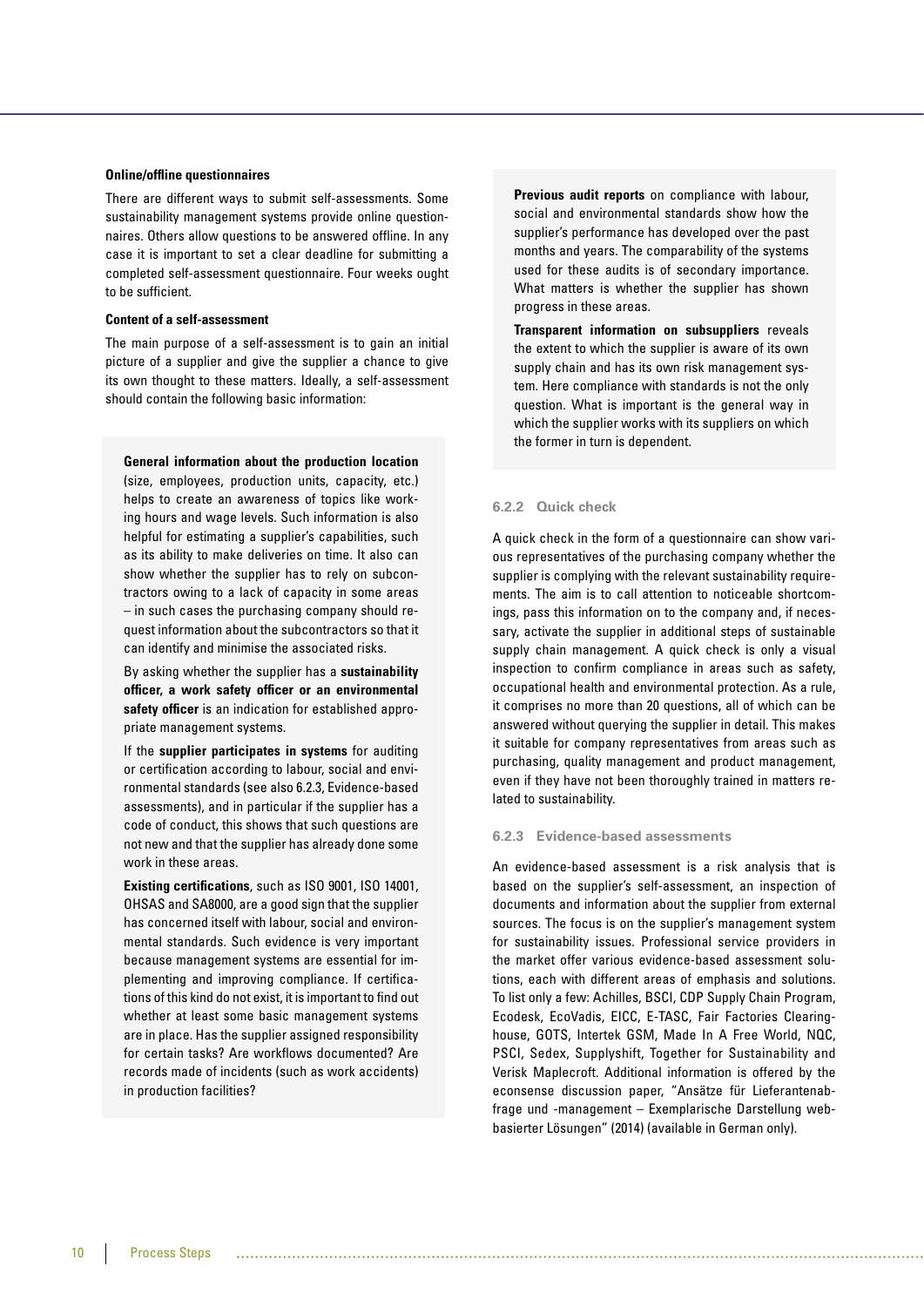#### **6.2.4 Local audits**

The next step is to determine by means of a more thorough inspection whether or not the supplier is complying with labour, social and environmental standards. One should bear in mind that audits are snapshots and are not a guarantee of conditions over a long period. Although they are an important and useful measuring instruments, they should not be overrated.

An audit generally begins with a talk between the auditor or auditing team and the supplier's management. If there are employee representatives, they usually participate as well. The auditor also holds talks with selected employees without the management being present. Then there is a plant inspection with the main purpose of checking conditions as related to labour, social and environmental standards. The auditor will also examine documents provided by the supplier pertaining to wage payments, working hours and procedures. Other documents of interest concern relevant laws, regulations and official permits. The auditor will compare the information from these different sources to determine its consistency (socalled triangulation). At the end, the auditor will again hold a talk with the supplier management to summarise the positive and negative findings. Audits can be internal or external, but the two types are not mutually exclusive. They can also complement one another.

#### **Internal audits**

- In internal audits, employees of the purchasing company carry out an inspection on the supplier's premises. These auditors should pay regular visits to the supplier and ideally provide assistance in implementing labour, social and environmental standards. In this constellation internal auditors are like coaches.
- The internal auditors should regularly share information about their work and the results of their audits. An internal auditor network has the advantage that it can collect specialist knowledge and pass it among the group. In this way the auditors can agree on their methods and apply the same methods with all suppliers. A uniform approach helps to produce comparable audit results.
- If a company uses external audits at the same time, internal audits can be very useful as a supplement in the intervals between external audits. They can also help to train the supplier.

For SMEs: If a small or medium-sized enterprise has branch offices in a supplier's country, sporadic internal audits are a good idea. If no such branch offices exist, the company can carry out internal audits when its representatives pay a visit to the supplier. External audits (see below) must be used if suitable resources are not available.

#### **External audits**

- As an alternative to an internal audit, an independent third party can be commissioned to check on compliance with labour, social and environmental standards. Such external audits have greater credibility with critics in the media and with other stakeholders. However, this does not mean that internal audits cannot be equal in quality.
- External auditors generally check for full compliance with the code of conduct and its rules pertaining to labour, social and environmental standards unless they have been given a limited task. Limitation can be appropriate if the aim is to concentrate on a few key issues, such as prohibition of child labour, forced labour or discrimination, or if health and safety are in the foreground. The focus can also be limited to labour and social standards if the company so decides.
- The duration of an audit must also be specified, one reason being that the costs are typically calculated in mandays. Enough time should be allocated to permit a comprehensive investigation of the supplier and a meaningful audit report. The time required for a social audit can range from one 8-hour day to as many as five days depending on the number of employees in the company being audited and the applicable audit guidelines.<sup>2</sup> Similar periods apply to environmental audits. The audit duration should not include the auditor's travel times, but these can be considerable depending on the supplier's location.
- Before commissioning an institution to do an audit, the purchasing company should contact several such providers and solicit quotations to enable a comparison. When choosing, the company should make sure that the auditing institution provides a competent contact. This is especially important for resolving questions that may arise after the audit.
- The quality of an audit is of decisive importance. One must therefore make sure that the auditors have the necessary qualifications. The following parameters should be given special attention when soliciting quotations:
	- Professional auditing experience: labour, social and environmental standards; occupational health and safety; quality inspection
	- $\circ$ Professional experience in the business sector
	- A knowledge of international and national laws  $\circ$  and regulations, especially in labour law and environmental law
	- $\circ$ Mastery of the local language
	- Participation in training courses and continuing  $\circ$ professional development

<sup>2</sup> The details are usually stipulated in the instructions for auditors. These instructions establish different systems for verifying compliance with labour, social and environmental standards.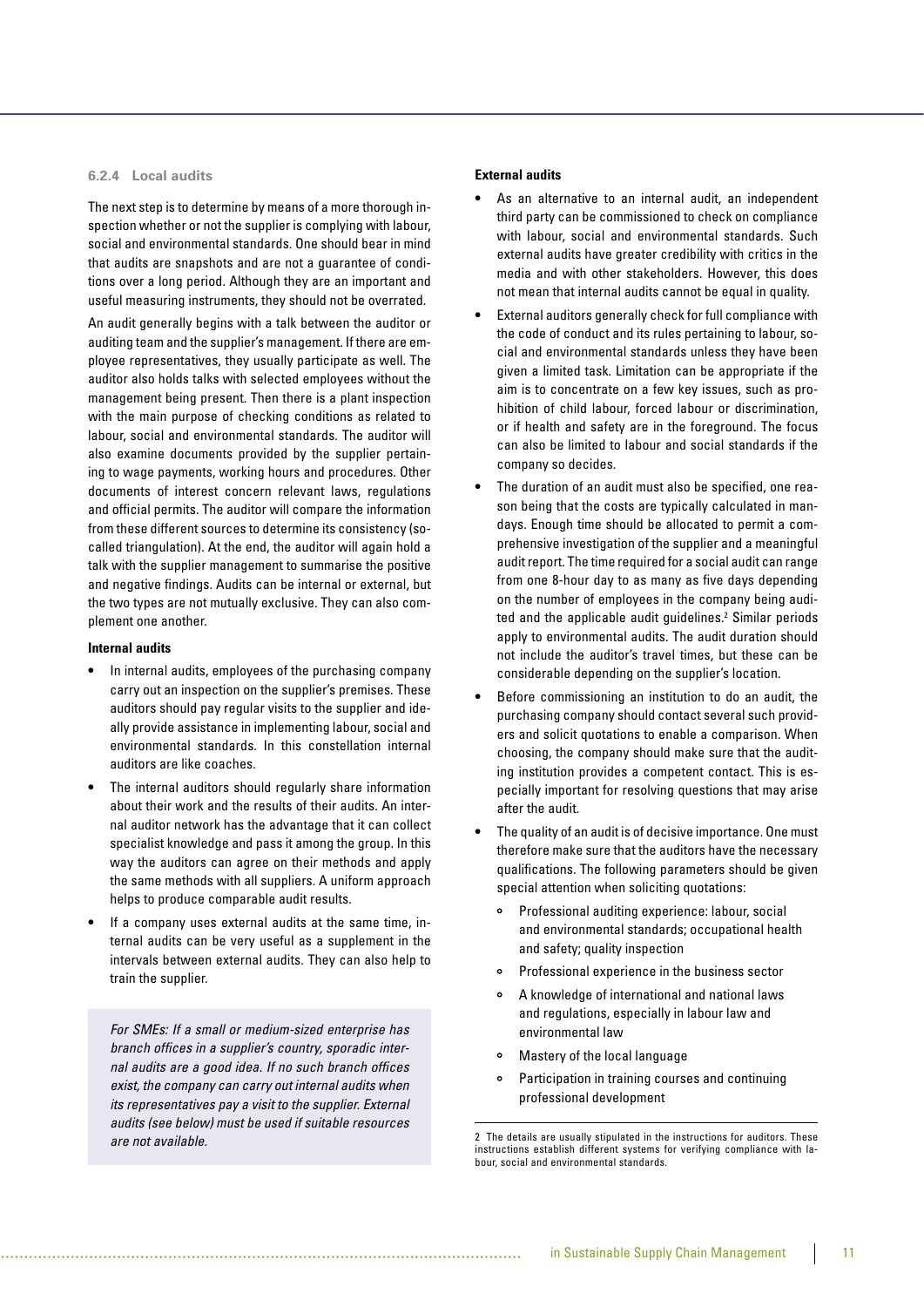- In some cases there will be no auditors in the country where the supplier is based. Examples are countries with very few production facilities and very little demand for audits. In such cases auditors must be obtained from other countries. This in itself does not diminish the quality of an audit, but special care must be taken to ensure that the audit is not hampered by ethnic or language barriers.
- Besides expertise, an important criterion for auditors is their behaviour. For example, auditors must be trained to deal with different discussion situations. When analysing and evaluating social, labour and environmental standards they must be impartial and independent. Moreover, they must disclose to the company all notes taken in connection with the audit and hold all documents in safe keeping.

## **6.3 Possible measures arising from internal and external audits**

#### **6.3.1 Scoring: internal evaluation of the audit report**

After an audit, the first step is to evaluate the audit reports. Audit results are recorded as scores to provide orientation. Depending on the degree of nonconformity with the requirements in its code of conduct, a company must set priorities and decide which supplier needs which kind of training and for how long.

#### **6.3.2 Drawing up corrective action plans with suppliers**

Suppliers must not be left alone after an audit. They must be actively involved in follow-up processes so that they assume responsibility and take an interest in further steps. Most importantly, they must understand the ways in which they fail to conform with standards and where the causes of these violations lie. Improvement will be possible only if these facts can be communicated to them. This must be achieved through a discussion of the audit results between the purchasing company and the supplier. On this basis they must create a corrective action plan.

The corrective measures should first focus on areas immediately relevant to employee health, in other words occupational health and safety. Cases of child labour naturally have absolute priority.

#### **6.3.3 Commissioning of another audit if necessary**

A clear deadline should be set for implementing corrective action plans. The usual period is two to six months, sometimes up to 12 months. After this time another audit (re-audit or follow-up audit) is held in order to see what measures have been put into practice.

#### **6.3.4 Capacity development**

Although considerable attention is paid to auditing, it is not the only important means of implementing und improving labour, social and environmental standards. In the final analysis, suppliers must learn to think in new ways and make an effort to put codes of conduct into practice. Motivation is therefore important, and it can be boosted by means of economic incentives. But knowledge transfer is another major factor. Even highly motivated suppliers often need to learn more about efficient management processes, organisation, pricing, delegation of tasks and legal and technical requirements. This process is called capacity development or capacity building.

Some specific kinds of knowledge:

- introduction and optimisation of management systems,
- compliance with laws and regulations,
- dialog between management and employees,
- safety at the workplace,
- avoidance of excessive working hours and
- payment (at least) of the legal minimum wage.

Such important information must be communicated to the management through training and continued professional development. One solution is to provide training to several suppliers through joint measures, in this way reaching a number of managers and relevant company representatives at once. The advantage of this approach is that the participants can compare notes and are more highly motivated in a group setting. Training sessions for single suppliers remain important, however. They make it easier to address a supplier's individual situation and deal with its special challenges.

These training courses must be conducted in the local language by qualified experts for better cultural acceptance, credibility and communication.

For SMEs: To make the best use of limited resources, training should focus on groups comprising a number of suppliers. Although coaching of individual suppliers is always worthwhile, small and medium-sized companies are not always able to provide it.

#### **6.3.5 Cooperation with stakeholders**

Suppliers that want to improve their compliance with labour, social and environmental standards can also take advantage of help from non-government organisations. Many suppliers are not familiar with this kind of cooperation, but they will find that it opens up new perspectives and additional access to expert knowledge. For example, to develop management strategies against child labour, a supplier can get in touch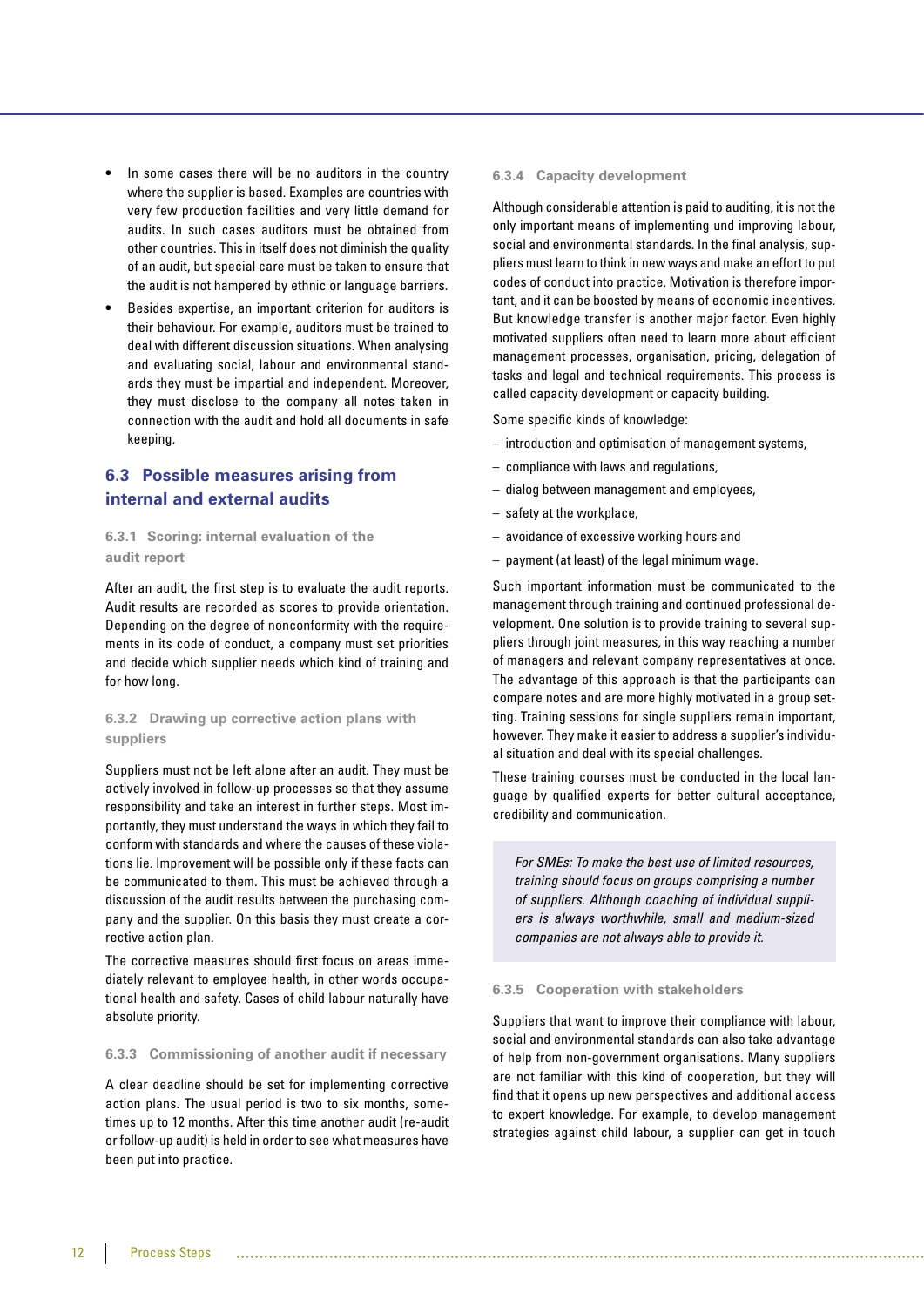with local children's rights organisations or local branches of international organisations (such as UNICEF or Save the Children).

Companies that want to build a sustainable supply chain should also look into support from non-government organisations. This can be helpful when analysing risks in preparation for measures such as social audits of a supplier.

# **7 Management of subsuppliers (Tier-N)**

Sustainable supply chain management does not stop with Tier 1 suppliers. To establish credibility with critical observers, it is not enough for a company to limit its efforts in this area to direct business partners. If, for example, a Tier 3 supplier is found to be using child labour or is illegally discharging chemicals into a river, the purchasing company must be able to take a position. In the eyes of the public, the absence of a contractual relationship with this Tier 3 supplier is not an excuse for inaction, even if there is no legal obligation to have such a contract. Although a purchasing company rarely is able to apply economic pressure to a Tier 3 supplier with which it has no contract, experience has shown that many violations occur precisely in upstream stages of the supply chain. Companies must therefore make every possible effort to ensure that these upstream suppliers also have sustainable practices. Numerous initiatives have therefore taken up this issue. An example is the cascade effect of the Business Social Compliance Initiative (BSCI). It commits Tier 1 suppliers to make companies in the next step of the supply chain, that is their Tier 2 suppliers, aware of the code of conduct and demand that they achieve transparency concerning their respective suppliers.

So what can be done to explain labour, social and environmental standards to a subsupplier and achieve compliance? When analysing its supply chain, a company should also record its subsuppliers, ideally along with information on their production activities and locations. In this way, information on Tier N suppliers can be fed right into the risk analysis. Like the Tier 1 suppliers, Tier N suppliers should receive the code of conduct and be made aware of labour, social and environmental standards by means of appropriate information material. In order to reduce risks, Tier N suppliers can and must carry out self-assessments or be inspected, audited and trained by external parties.

Another important question is who should negotiate with Tier N suppliers. One possibility is direct control by the purchasing company. Involvement of the Tier 1 supplier in this communication is essential, because it has a contractual relationship at least with the Tier 2 suppliers. Alternatively, the Tier 1 supplier can take full control of this task. In this way, responsibility for compliance with labour, social and environmental standards can be extended from one step of the supply chain down to the next. Such an approach is logical in view of the contractual relationships involved. In reality, however, this "cascading" represents a big challenge and cannot be implemented universally. Owing to their limited turnover volume, purchasing companies do not always have sufficient leverage with their business partners to achieve transparency about their subsuppliers. The task is easier if a number of purchasing companies join forces to present their requirements. Participation in sector initiatives is one useful approach.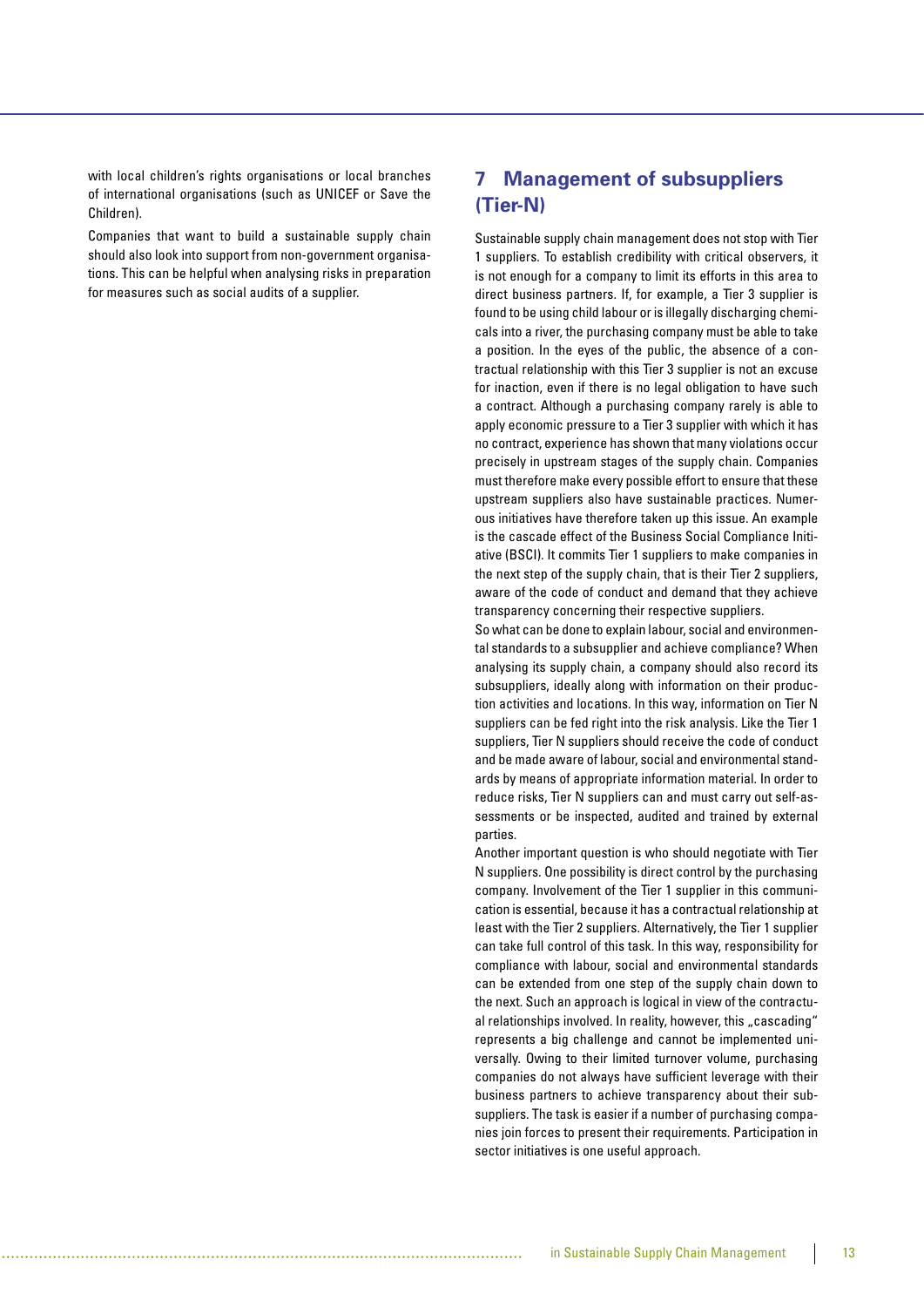Sector initiatives are of particular interest for small and medium-sized companies because they are complete systems and open the way for communication with other companies, leading to synergy effects.

# **8 Sector initiatives for sustainable supply chain management**

Individual companies often do not have enough economic influence to motivate their supply chain when it comes to improving sustainability. However, by working with other companies they can make progress. In the last 15 years a number of sector initiatives and external cross-industry systems have arisen in which companies combine forces to raise the efficiency of sustainability measures and cut the associated costs. Typical activities include establishing uniform standards, applying uniform instruments, sharing audits, carrying out joint training measures and adopting a common stance in public affairs. Due to overlapping of supply chains, these initiatives can take advantage of synergies that are unavailable to single companies.

#### **Overview of current initiatives (selection):**

#### **Automotive**

DRIVE Sustainability – The Automotive Partnership http://www.csreurope.org/european-automotiveworking-group-supply-chain-sustainability-1

#### **Chemistry**

Responsible Care (RC) https://www.vci.de/nachhaltigkeit/responsible-care/ uebersichtsseite.jsp Together for Sustainability (TfS) http://tfs-initiative.com

#### **Railways**

Railsponsible http://railsponsible.org

#### **Electronics**

Electronic Industry Citizenship Coalition (EICC) http://www.eiccoalition.org Global e-sustainability Initiative (GeSi) http://gesi.org Joint Audit Cooperation (JAC) http://jac-initiative.com

#### **Trade**

Business Social Compliance Initiative (BSCI) http://www.bsci-intl.org Business Environmental Performance Initiative (BEPI) http://www.bepi-intl.org Ethical Trade Initiative (ETI) http://www.ethicaltrade.org

#### **Coal**

Bettercoal http://bettercoal.org

#### **Pharmaceuticals**

Pharmaceutical Supply Chain Initiative (PSCI) https://pscinitiative.org/home

#### **Textiles**

Global Organic Textile Standard (GOTS) http://www.global-standard.org Fair Wear Foundation (FWF) https://www.fairwear.org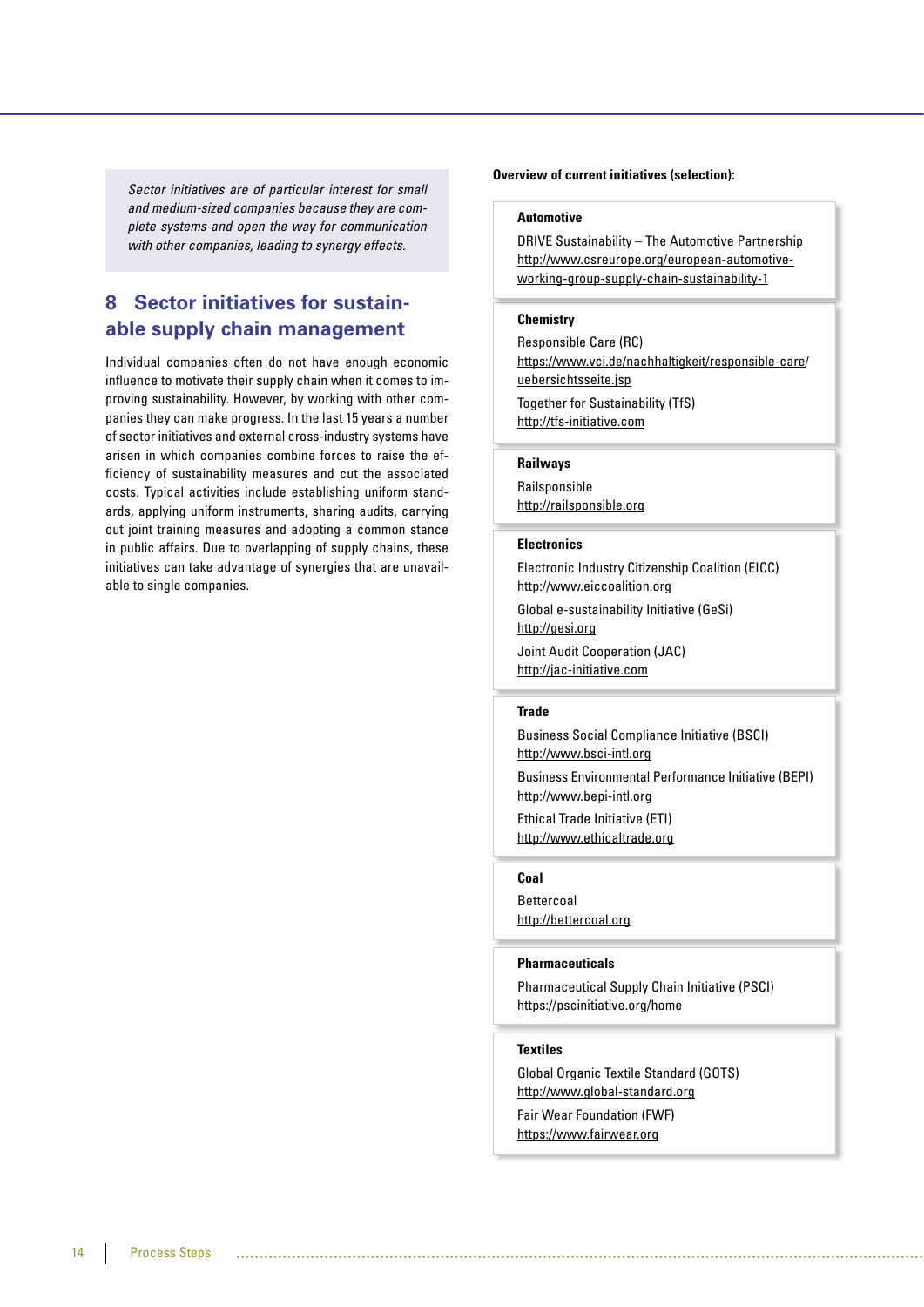# **9 Organisational framework for processes**

Sustainability in the supply chain affects the work of the entire company. In section 2 was discussed which departments should be involved in these processes. But another key question is where to carry out the monitoring and inspection steps described in 6.2. The code of conduct can always be included in the general terms of business or purchase, making it a part of all contracts later concluded with suppliers. But there are additional details to consider in relationships with suppliers:

- When **selecting new suppliers**, the company must clearly state what it's expectations: implementation of social, labour and environmental standards, credible efforts to make continuous improvements, and regular transmission of these requirements to subsuppliers. For this reason it is wise to require new suppliers to sign the code of conduct and fill in a self-assessment form before including them in the supplier pool. In any case, this should be done before placement of orders.
- **Suppliers in the existing pool** should receive the code of conduct so that they are aware of the company's basic expectations. They should also complete a self-assessment.
- **Strategically important suppliers** in the pool should additionally be audited. They should receive training depending on the results.
- Once the basic decision has been taken to place an order with a supplier, the code of conduct should be presented for signing **before the order is placed** and a self-assessment should be completed. In addition, an audit should be performed unless this was done very recently. The company can then consider whether to link placement of the order with the audit results, although this is not absolutely necessary.
- **Low performance on the part of the supplier** in terms of compliance with labour, social and environmental standards should result in training measures, but not delisting. However, if training does not bring about a measurable improvement, the supplier's willingness to improve may become doubtful. Termination of the business relationship is always an option, but this should be the last resort.

As already mentioned, **audits** are not a means of raising labour, social and environmental standards, they are a **measuring instrument**. Audits are important because they provide an objective evaluation of a supplier's current situation and can serve as the basis for detailed discussions and improvement measures. They should not be regarded as the conclusion of the improvement process but as the start.

**Open and constructive dialog** on sustainability between the company and its suppliers is essential for improving compliance with labour, social and environmental standards. The more thorough this discussion and the better the two sides get to know each other, the more willing suppliers will be to change their conduct and their business processes.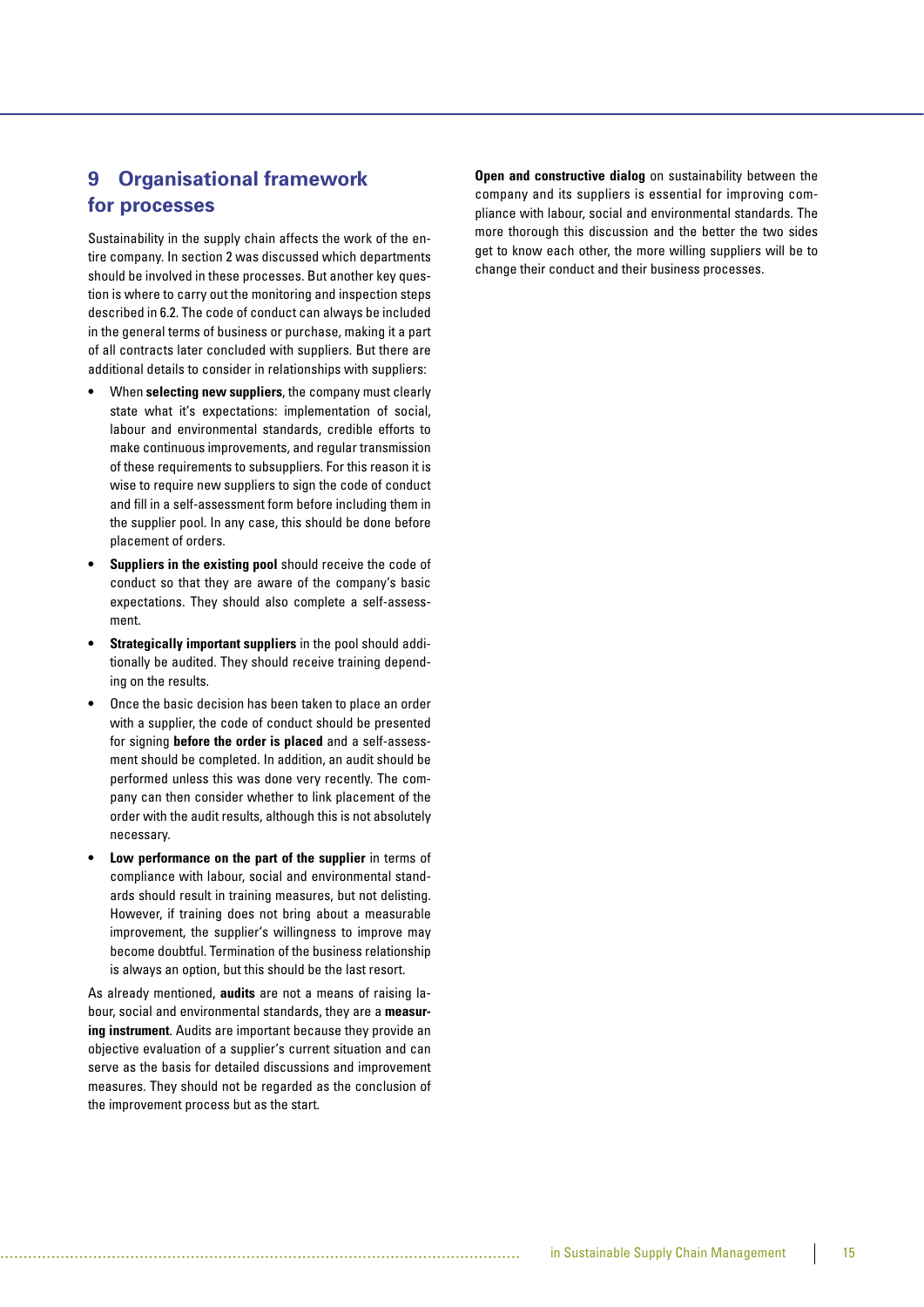## **Conclusions**

The instruments and approaches described here can help a company to analyse and improve compliance with labour, social and environmental standards in its supply chain. When there are longstanding business relationships with suppliers or large turnover volumes, the suppliers will be more motivated to become involved. However, there is no way to guarantee that suppliers will provide decent working conditions, obey all the laws and adopt environmentally sound production practices.

Companies can handle these difficult issues by adopting a systematic strategy for implementing better labour, social and environmental standards. Their actions will always be associated with opportunities and risks. What matters is how they deal with these risks. For certain challenges, additional government measures (especially in the procurement countries) are the only answer, and social developments are significant factors. For these reasons it is important for companies to join forces and work with associations, government authorities and non-government organisations instead of tackling these problems alone.

Sustainable supply chain management is a process that can only succeed if purchasing companies and suppliers work together as partners. This requires persistence and a graduated approach that focuses on identifying and visualising the supply chain as well as analysing existing and possible risks. These risks can then be reduced through joint efforts. The aim should not be to treat sustainability in the supply chain as an "additional" task but to appreciate it as part of everyday business. This process is a voyage of discovery for the companies concerned, and every company that cares about its future in the 21st century should take part in it.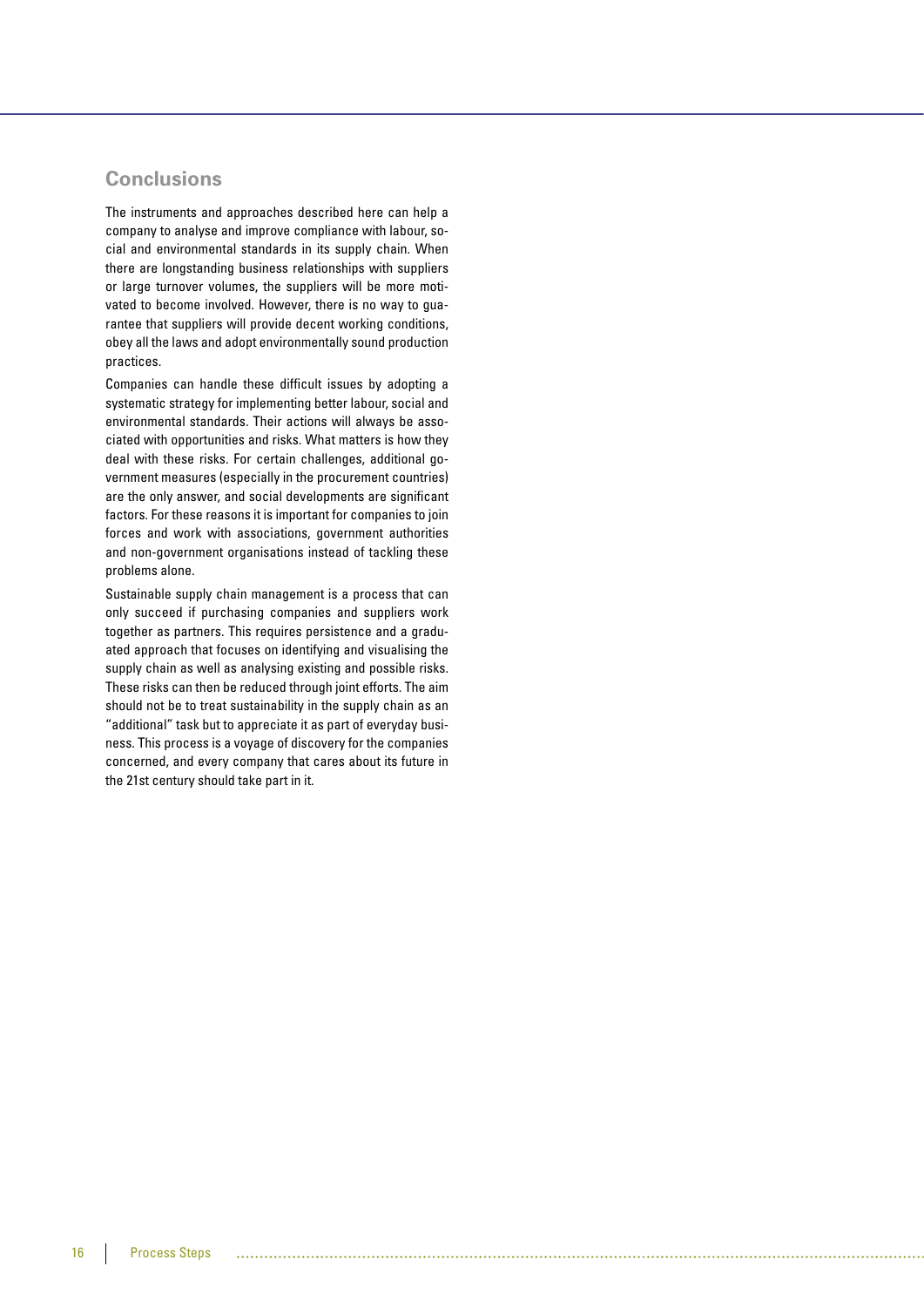## **Glossary**

#### **Audit**

A methodical study or inspection of a system or situation for the purpose of gathering evidence. Audits must be objective, impartial and independent. The auditing process must be systematic and it must be documented.

#### **Corrective action plan**

A plan containing measures to remedy violations within a certain amount of time. Corrective action plans are generally drawn up by the auditor.

#### **Core Labour Standards of the International Labour Organization (ILO)**

The administrative body of the International Labour Organization adopted eight core conventions on fundamental principles and rights at work. They include freedom of association, the right to collective bargaining, the abolition of forced labour in all its forms, the abolition of child labour and the elimination of discrimination in employment and occupations. These principles are also listed in the ILO Declaration on Fundamental Principles and Rights at Work (1998).

#### **Due diligence**

A process through which a company must identify, prevent and mitigate its negative impact on human rights. It also includes determining how the company will deal with human rights issues. The process must cover the negative effects arising from or exacerbated by the company's own actions as well as the negative effects directly linked to its operative business, products or services.

#### **Guidelines for Multinational Enterprises of the Organisation for Economic Cooperation and Development (OECD)**

The OECD Guidelines for Multinational Enterprises are a code of conduct for companies with international operations and comprise government recommendations. The ten sections cover topics such as disclosure, employment, environment, bribery, consumer interests, technology, competition and taxation.

#### **Monitoring**

The systematic measurement and analysis of a company's performance (here relating to labour, social and environmental standards) in order to identify risks and violations. Monitoring also provides the basis for decisions on improvements.

#### **Self-assessment**

The process through which a company plans, organises, executes and evaluates its actions and judges its level of performance. It involves recording data using a self-assessment questionnaire that is provided to the company. The resulting documents cannot be equated with an inspection by an independent third party.

#### **Stakeholder**

An individual, community or organisation that is affected in some way by a company's products, workflows, markets, business sectors and earnings and may also be able to influence them. Stakeholders can be internal (such as employees) or external (such as customers, suppliers, stockholders, unions, non-government organisations, media, the government or the local community).

#### **Tier 1 supplier**

A company's direct partner to a contract. As a rule, the company purchases finished products from this supplier for further processing, enhancement or sale. Accordingly, the suppliers of the contract partner are called Tier 2 suppliers. The chain continues down to the producer of raw materials.

#### **UN Guiding Principles on Business and Human Rights ("Ruggie Principles")**

These principles were adopted by the United Nations Human Rights Council in 2011. They are a global instrument for preventing the risk of adverse impacts on human rights linked to business activity. Based on existing human rights commitments, they elaborate 31 fundamental duties and responsibilities relating to human rights. The recommendations are addressed to both governments and business entities. This document is regarded as one of the most important international standards for corporate responsibility in the area of human rights.